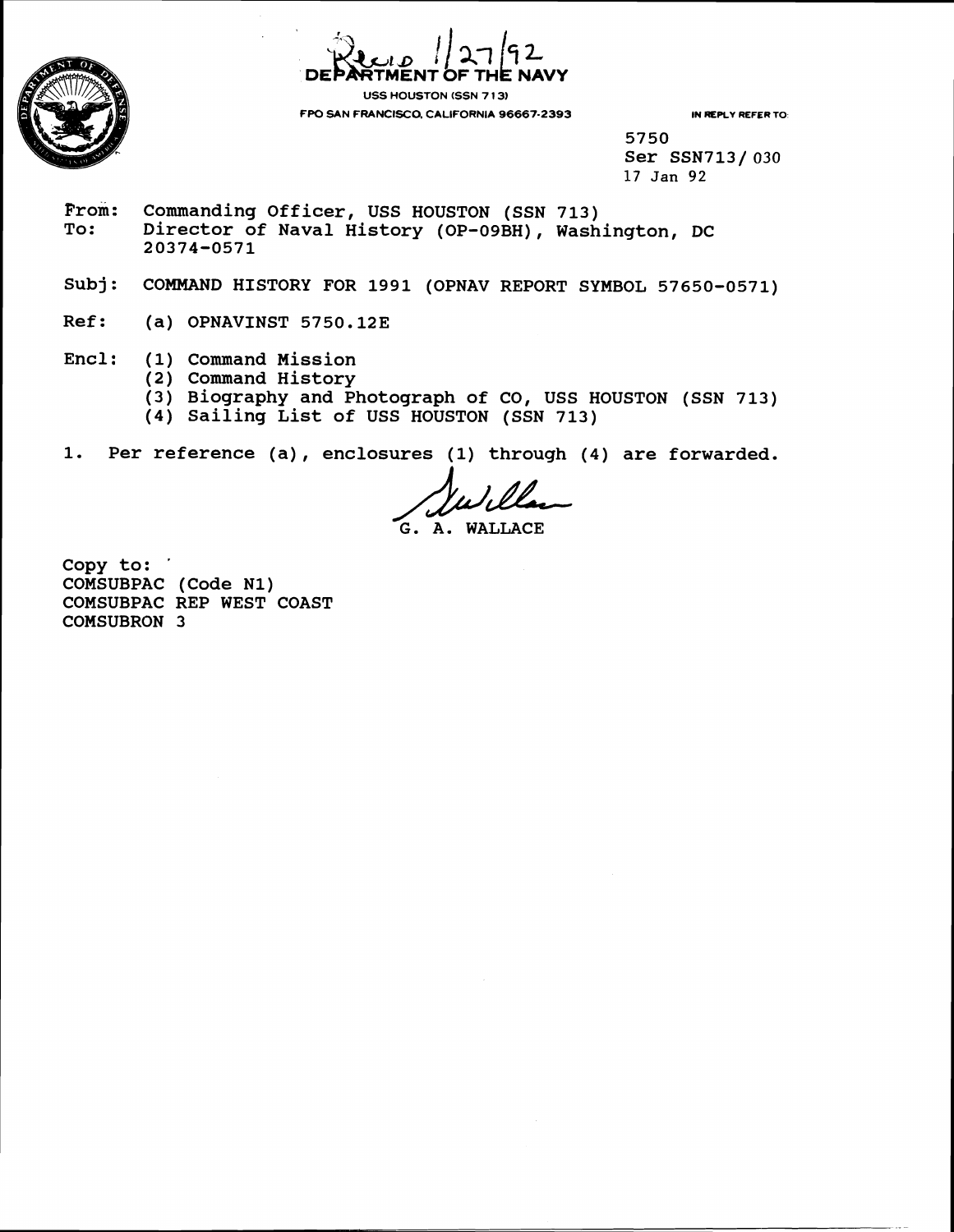# **MISSION OF COMMAND**

 $\ddot{\phantom{a}}$ 

**uss HOUSTON (SSN 713) is a Los Angeles Class Fast Attack Submarine assigned to Submarine Squadron THREE located at the Naval Submarine Base, Point Loma, California. USS HOUSTON'S peacetime mission is to develop proficiency through training to fully employ all of the capabilities of a nuclear attack submarine.** 

**Encl (1)**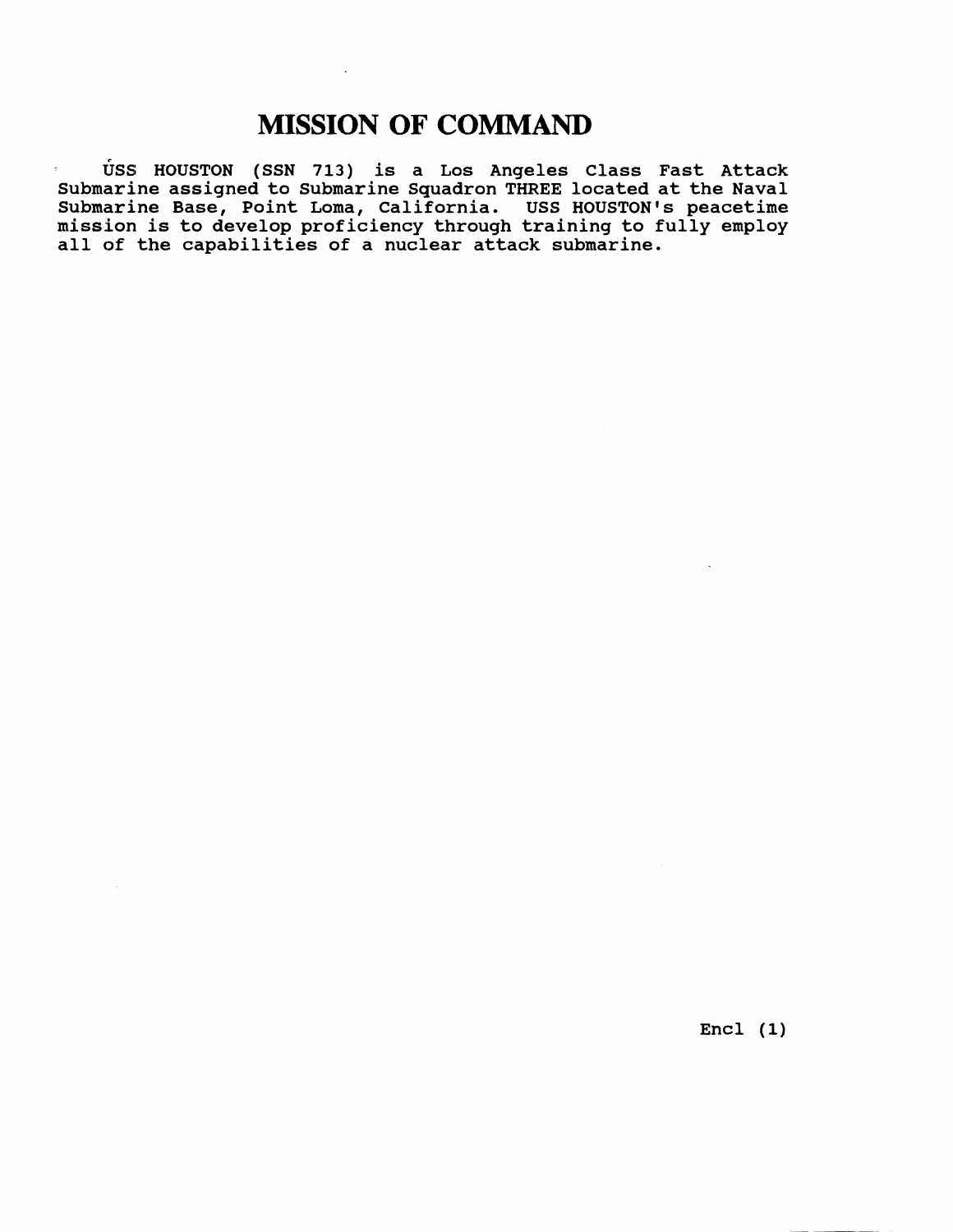# **USS HOUSTON (SSN 713) COMMAND HISTORY 1991**

**During the calendar year 1991, USS HOUSTON (SSN 713) was**  homeported in Pearl Harbor, Hawaii, from 1 January 1991 to 15 June **1991, and in San Diego, California for the remainder of the year. The HOUSTON maintained a high level of operational readiness, along with completing a fifteen month Depot Modernization Period (DMP) at Pearl Harbor Naval Shipyard.** 

#### 1. COMMAND ORGANIZATION:

| COMMANDING OFFICER | CDR G. A. WALLACE, USN    |  |  |  |  |
|--------------------|---------------------------|--|--|--|--|
| EXECUTIVE OFFICER  | LCDR J. E. COHOON JR, USN |  |  |  |  |
| CHIEF OF THE BOAT  | MMCM(SS) R. J. BLACK, USN |  |  |  |  |

## **2. IMMEDIATE SUPERIOR IN COMMAND:**

| <b>JAN-JUN</b> | <b>COMSUBRON ELEVEN</b> |  |  | CAPT J. P. CROCIATA |
|----------------|-------------------------|--|--|---------------------|
| <b>JUL-DEC</b> | <b>COMSUBRON THREE</b>  |  |  | CAPT T. J. FLANAGAN |

### **<sup>3</sup>**. **COMMAMD HISTORY** :

**a. January. USS HOUSTON (SSN 713) was in port at the Pearl Harbor Naval Shipyard, Pearl Harbor, Hawaii for a Depot Modernization Period. The ship's galley was opened six months ahead of schedule.** 

**b. February. The ship continued the Depot Modernization Period.** 

**c. March. The ship continued the Depot Modernization Period.** 

**d. April. The ship continued the Depot Modernization Period and completed Pre-Operational Reactor Safeguards Examination with satisfactory results.** 

**e.** *m.* **The ship continued the Depot Modernization Period, commencing and completing power-range testing.** 

**f. June. The ship continued the Depot Modernization Period. The ship changed Homeport from Pearl Harbor, Hawaii to San Diego,**  California effective 15 June 1991.

 $Encl(2)$